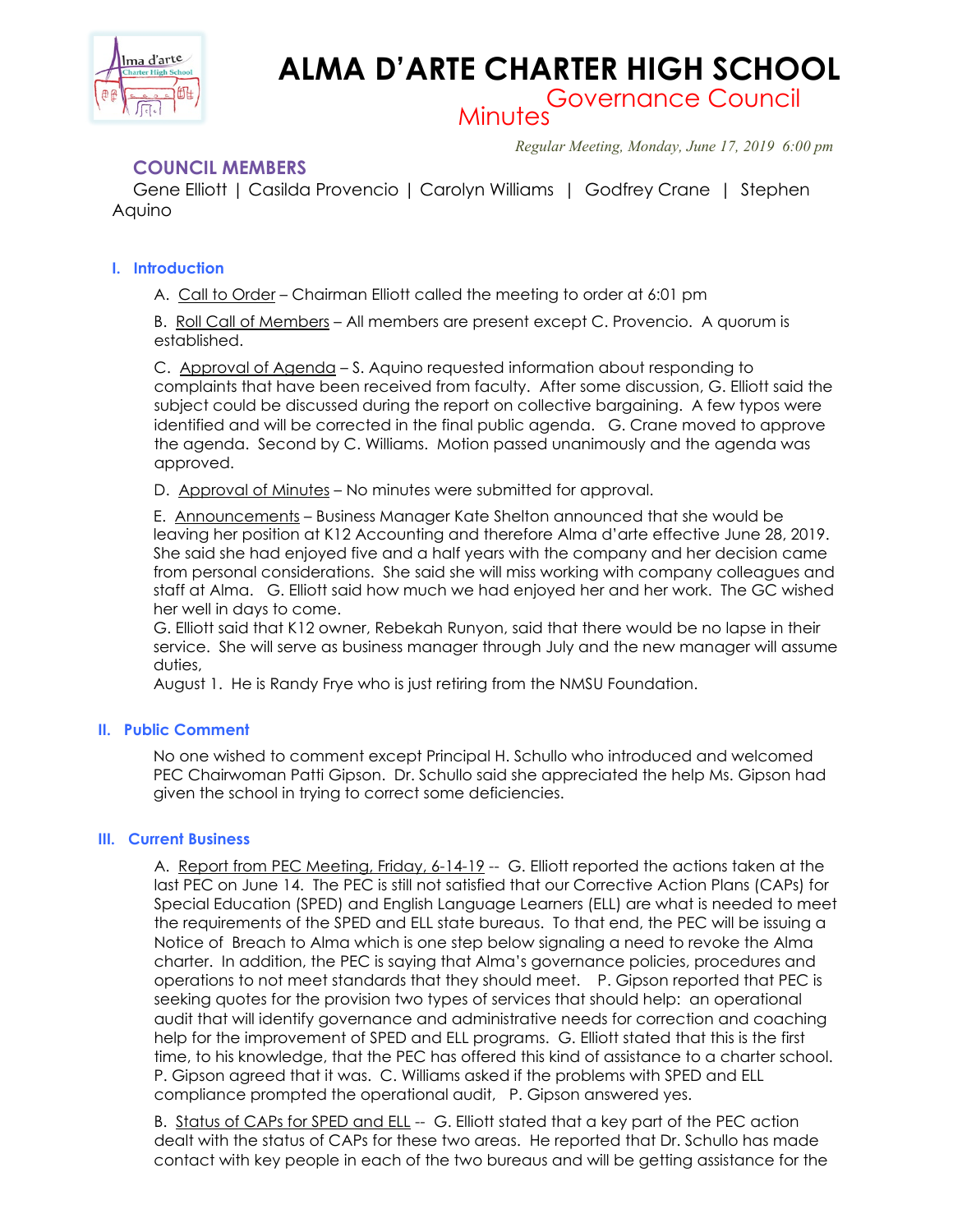p. 2/3

C. Report on Collective Bargaining Session – Chairman Elliott reported that the first negotiation session was held in the afternoon prior to the GC meeting. He said that the team from the union was chaired by Ray Padilla. He introduced two members of the faculty team, Rowena St. Clair and Katheryn Cady who were present. The delegates from the administration are Dr. Schullo, Dr. Lere and himself. Negotiations will continue at sessions scheduled for alternate days of the week until concluded. G. Elliott said that most of the articles will be carried over from the current contract.

D. Student Recruitment Task Group -- Chairman Elliott outlined the need for increased recruitment efforts, particularly since LCPS has terminated direct recruiting in the middle schools.

He said the group should have representation from the GC, faculty, students, parents and the community. He named C. Williams, G. Crane and S. Aquino to be the GC members. Ray Padilla and Rowena St. Clair will represent the faculty who will help identify at least two students. Jo Galvan Nash, who was in attendance, will serve as the community member. G. Elliott said the group needs help in identifying two students and two parents. The group will meet for the first time in the following week and work aggressively to attract as many new students as possible before the start of the semester.

E. Proposed Surveys – Faculty, Students, Parents – S. Aquino, who volunteered to explore content, methods, etc. for surveys needed to help the GC and administration knowing what respondents expect of Alma in the future, distributed a summary of suggestions that he and C. Provencio had prepared for consideration. He discussed the need for tailoring surveys to each audience. He said that in all fairness to Dr. Schullo, we need to focus on aspects of her job description so the GC and she would know her impact on each group. He mentioned the survey done in March by GC member Caroe. G. Crane said that we have not had access to the data and that it probably would be best to start over. S. Aquino said it would be better to get faculty opinions before we conduct any evaluation of Dr. Schullo. C. Williams pointed out that we do have the opinions of Dr. Lere from his time observing operations. S. Aquino invited any action the GC wished to take on their suggestions for the principal's evaluation. After much discussion about details, C. Williams moved to authorize S. Aquino and C. Provencio to continue developing instruments and methods to effectively evaluate the Principal/CAO's performance and to report progress/results at the next special or regular GC meeting. Second by G. Crane. Motion was unanimously approved.

F. Closed Executive Session -- C. Provencio moved and S. Aquino seconded a motion to move to a Closed Executive Session to discuss personnel matters as provided by law. Approval was unanimous. All Non-GC members, except for Dr. Lere, were invited to leave the room.

G. Return from Executive Session - G. Crane moved to return from Executive Session where personnel issues were discussed but no action was taken. Second by C. Williams. All voted in favor of the motion.

H. Approval of Principal/CAO 2019-2020 Contract – C, Provencio moved that the approval of the Principal/CAO contract for 2019-2020 be deferred to a called special meeting of the GC on June 28, 2019. The motion was seconded by C. Williams. With no discussion the vote to approve the motion was unanimous.

## **IV. Past Business**